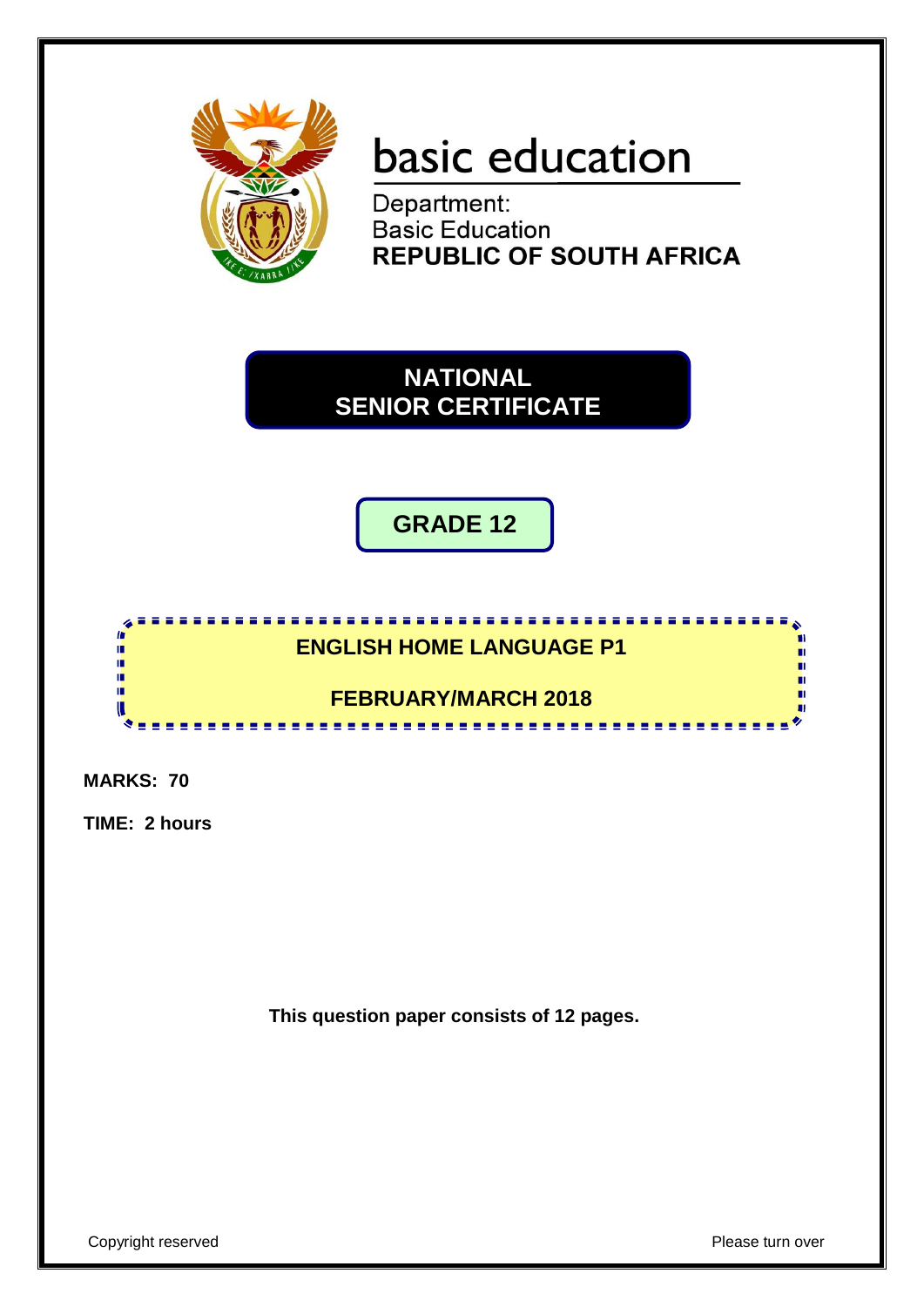#### **INSTRUCTIONS AND INFORMATION**

1. This question paper consists of THREE sections:

SECTION A: Comprehension (30) SECTION B: Summary (10) SECTION C: Language structures and conventions (30)

- 2. Read ALL the instructions carefully.
- 3. Answer ALL the questions.
- 4. Start EACH section on a NEW page.
- 5. Rule off after each section.
- 6. Number the answers correctly according to the numbering system used in this question paper.
- 7. Leave a line after each answer.
- 8. Pay special attention to spelling and sentence construction.
- 9. Suggested time allocation:

SECTION A: 50 minutes SECTION B: 30 minutes SECTION C: 40 minutes

10. Write neatly and legibly.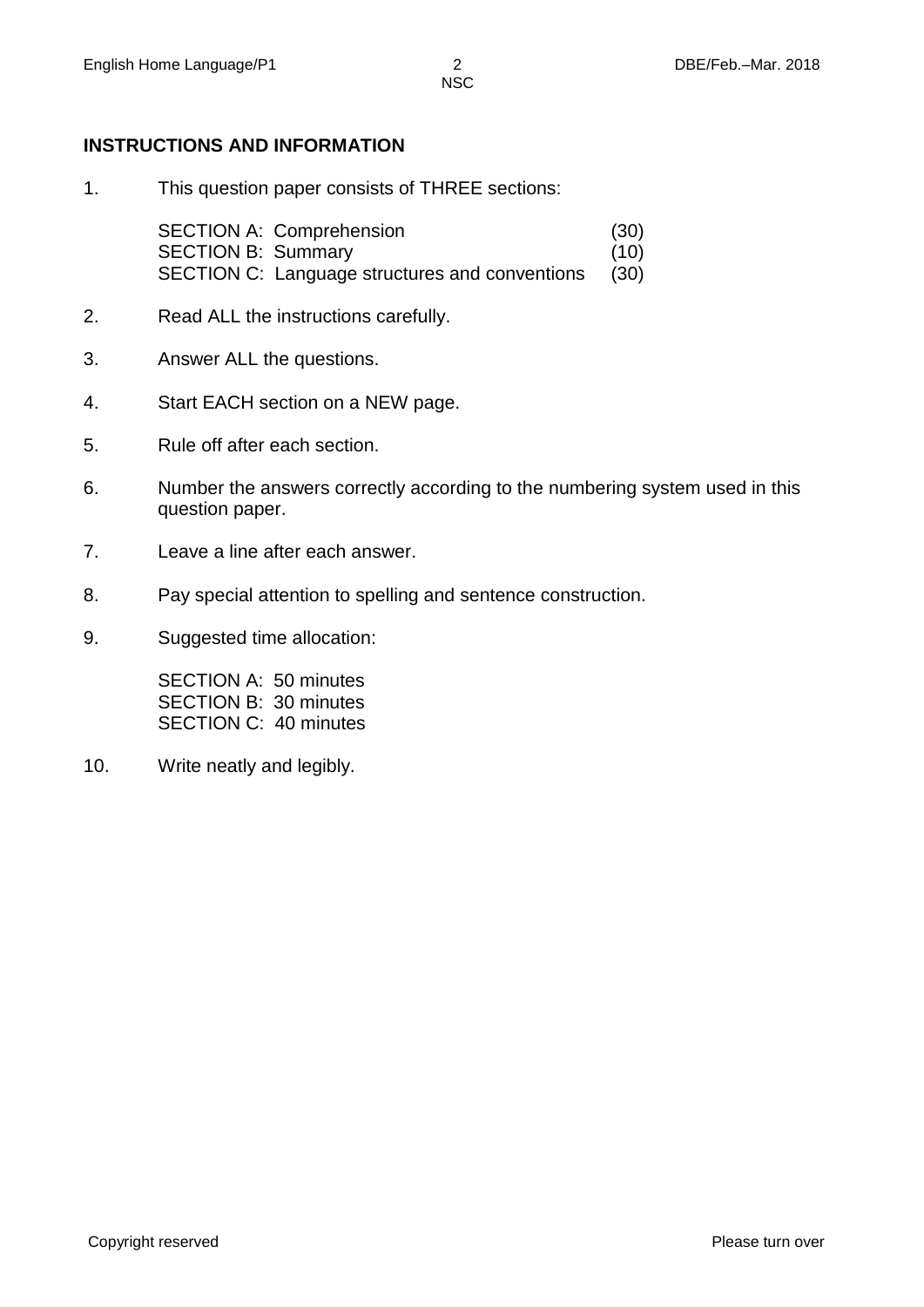#### **SECTION A: COMPREHENSION**

#### **QUESTION 1: READING FOR MEANING AND UNDERSTANDING**

Read TEXTS A and B below and answer the questions set.

#### **TEXT A**

#### **HOW SOCIAL MEDIA IS A TOXIC MIRROR**

- 1 We've long understood that movies, magazines and television damage teens' body image by enforcing a 'thin ideal'. Lesser known is the impact of social media on body confidence. With the rapid ageing down of smartphone ownership, most parents spend 'digital parenting' time on character coaching, making sure their kids think before they post comments and refrain from cyberbullying. For at least a 5 decade, educators like me have argued that social media's biggest threat was its likeness to a bathroom wall, letting teens sling insults with the recklessness that comes only with anonymity.
- 2 Not any more. Social media has also become a toxic mirror.
- 3 Earlier this year, psychologists [found](https://www.researchgate.net/publication/298794212_A_systematic_review_of_the_impact_of_the_use_of_social_networking_sites_on_body_image_and_disordered_eating_outcomes) robust cross-cultural evidence linking social media use to body image concerns, dieting, body surveillance, a drive for thinness and self-objectification in adolescents. Note: that doesn't mean social media *cause* the problems, but that there's a strong association between them. 10
- 4 Visual platforms like Facebook, Instagram and Snapchat deliver the tools that allow teens to earn approval for their appearance and compare themselves to others. The most vulnerable users, researchers say, are the ones who spend most of their time posting, commenting on and comparing themselves to photos. One [study](http://www.buffalo.edu/content/dam/cas/communication/files/Stefanone/Stefanone_cyberpsych.2011.pdf) found that female college students who did this on Facebook were more likely to link their self-worth to their looks. Interestingly, while girls report more body image disturbance and disordered eating than boys, [studies](http://link.springer.com/article/10.1007/s10964-015-0266-4) have shown that members of 20 both genders can be equally damaged by social media. 15
- 5 And thanks to an array of free applications, selfie-holics now have the power to alter images of their bodies in pictures in a way that's practically on par with applying make-up and other beauty products. If the Internet has been called a great democratiser, perhaps what social media have done is let anyone enter the beauty 25 pageant. Teens can cover up pimples, whiten teeth and even airbrush with the swipe of a finger, curating their own image to become prettier, thinner and hotter.
- 6 All this provides an illusion of control: if I spend more time on and really work at improving myself, I can be beautiful. 'I don't get to choose how I'm going to leave my apartment today,' one young woman told me. 'If I could, my body would look 30different. But I can choose which picture makes my arms look thinner.'
- 7 But invariably, the line between a 'like' and feeling valued becomes blurred. 'I think it affects teens subconsciously, just seeing how many 'likes' they get and how much attention they get just for how they look,' one 16-year-old told me.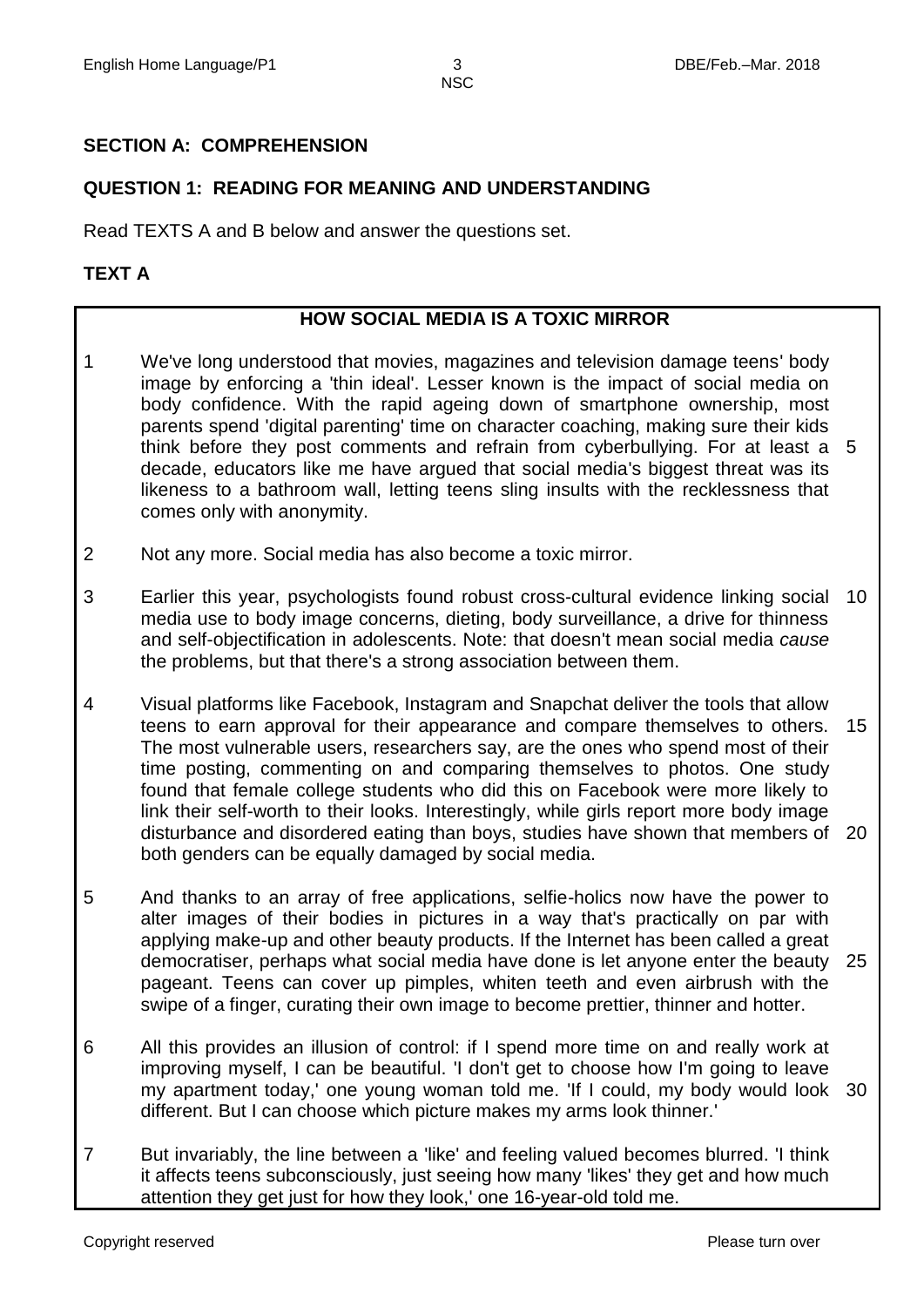- 8 What teens share online is dwarfed by what they consume. Pre-Internet, you had to hoof it to the grocery store to find a magazine with celebrity bodies – or at least filch\* your mother's copy from the bathroom. Now the pictures are as endless as they are available. Teens can spend hours fixating on the toned arms or glutes\* of celebrities, who hawk their bodies as much as their talent. 35
- 9 The meteoric rise of the 'wellness' industry online has launched an entire industry of fitness celebrities on social media. Millions of followers embrace their regimens for diet and exercise, but, increasingly, the drive for 'wellness' and 'clean eating' has become stealthy cover for more dieting and deprivation. This year, an [analysis](http://www.ncbi.nlm.nih.gov/pubmed/25778714) of 50 so-called 'fitspiration' websites revealed messaging that was indistinguishable, at times, from pro-anorexia (pro-ana) or 'thinspiration' websites. Both contained strong language inducing guilt about weight or the body, and promoted dieting, restraint and fat and weight stigmatisation. Writing in *[Vice](http://www.vice.com/read/ruby-tandoh-eat-clean-wellness)*, 24-year-old Ruby Tandoh recounted how a focus on 'healthy' and 'clean' eating and 'lifestyle' enabled her to hide her increasingly disordered eating and deflect concerned peers. 'I had found wellness,' she wrote. 'I was not well.' 40 45 50
- 10 Many teens are media-literate about movies and magazines: they take in digitally altered images with a critical eye. Less clear is how *social* media-literate they are. The older adolescents I work with often shrug off conversations about the perils of social media with a 'duh' or 'I know that already'. That doesn't mean they're not listening, or feeling worried that their bodies don't measure up. (Besides, this 55 population is hardly famous for gushing gratitude for parental advice.)
- 11 So what can parents do? Ask teens their opinion of the ways people modify their own appearance online: Why do people do it? What do they gain, and from whom? Sometimes just naming a feeling as normal can make a young adult feel less alone. It never hurts to tell teens that they matter more than their looks. As they peer into the mirror on the screen, a good old-fashioned 'I love you exactly as you are' may be more timely than ever. 60

[Adapted from www.time.com]

#### **GLOSSARY**

**\*filch – to 'steal' something, especially something small and not very valuable \*glutes – muscles**

**AND**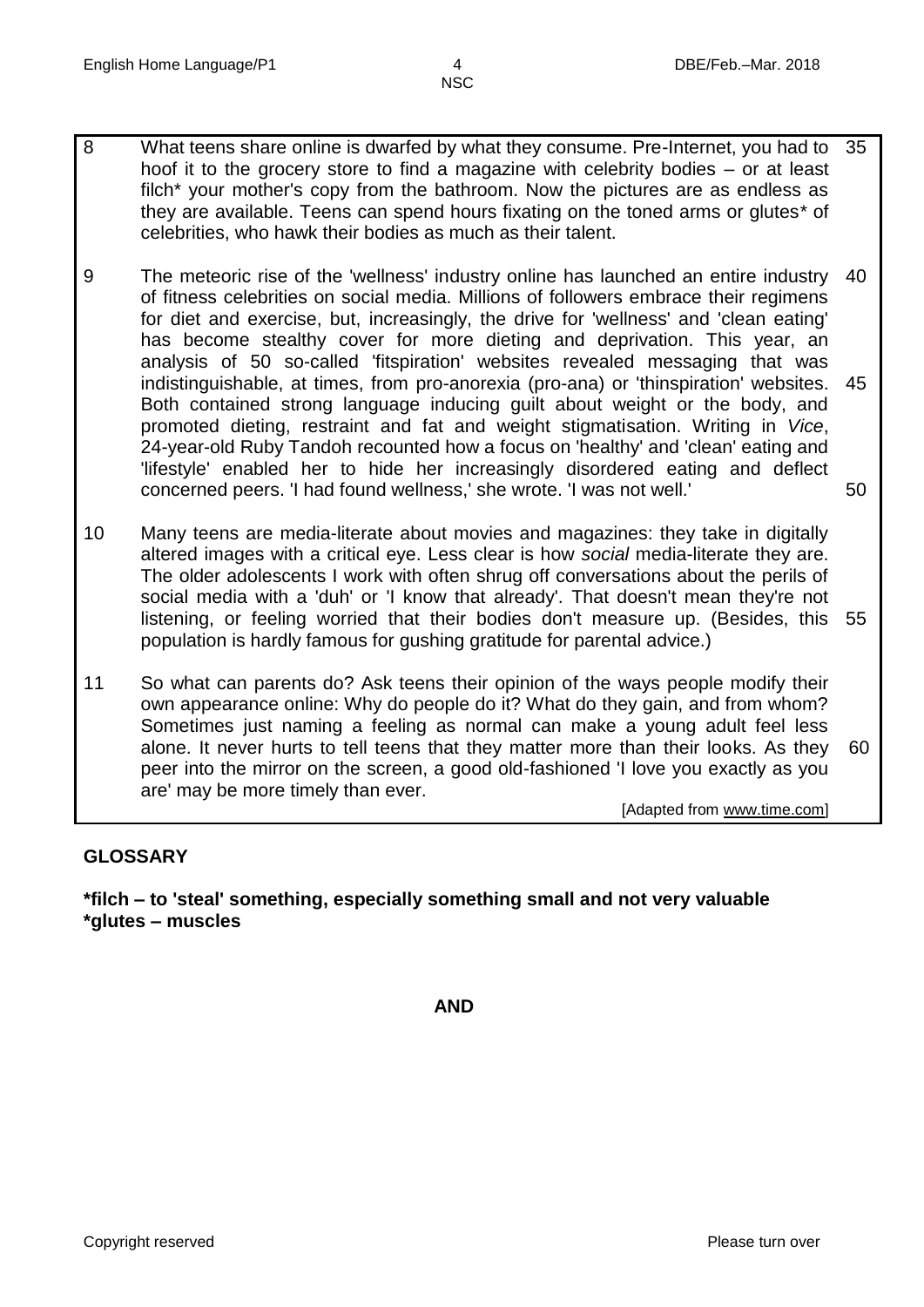#### **TEXT B**

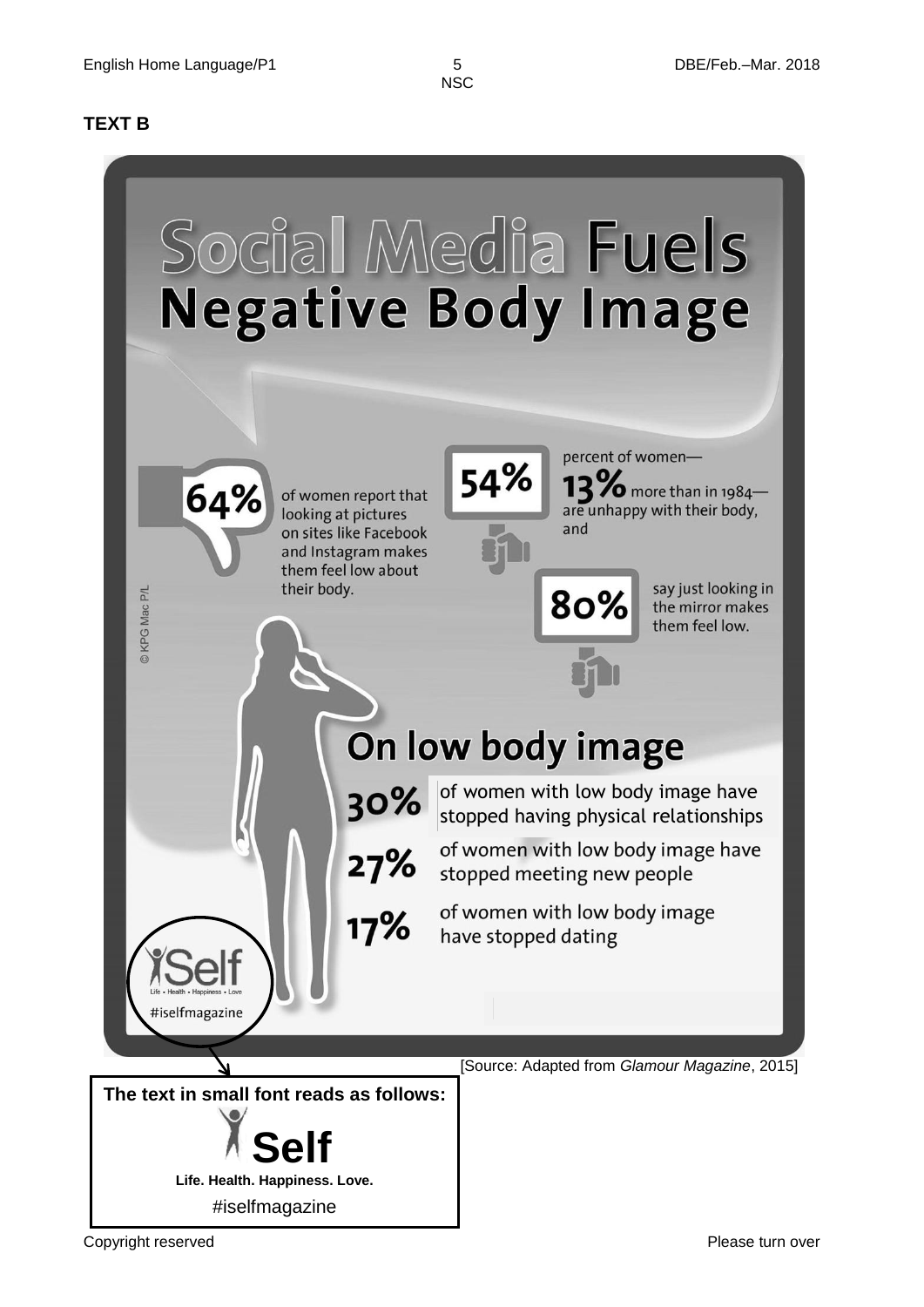#### **QUESTIONS: TEXT A**

| <b>QUESTIONS: TEXT B</b> |                                                                                                                                                                                                  |     |  |
|--------------------------|--------------------------------------------------------------------------------------------------------------------------------------------------------------------------------------------------|-----|--|
|                          | Justify your response with reference to the text as a whole.                                                                                                                                     | (3) |  |
| 1.8                      | In your opinion, is the final paragraph a suitable conclusion to the article?                                                                                                                    |     |  |
| 1.7                      | Critically discuss whether paragraph 9 supports the title of the article.                                                                                                                        | (3) |  |
|                          | Comment on the writer's tone in this paragraph.                                                                                                                                                  | (3) |  |
| 1.6                      | Refer to paragraph 8.                                                                                                                                                                            |     |  |
| 1.5                      | Discuss how the diction in paragraph 5 reveals the writer's attitude towards<br>the way social media are used.                                                                                   | (3) |  |
|                          | Comment on the implication of this sentence in context.                                                                                                                                          | (2) |  |
| 1.4                      | Refer to paragraph 4 (lines 16 and 17): 'The most vulnerable users,<br>researchers say, are the ones who spend most of their time posting,<br>commenting on and comparing themselves to photos.' |     |  |
|                          | What is the effect of the single line paragraph?                                                                                                                                                 | (2) |  |
| 1.3                      | Refer to paragraph 2.                                                                                                                                                                            |     |  |
| 1.2                      | Explain what the writer means by 'teens sling insults with the recklessness<br>that comes only with anonymity' (lines 7-8).                                                                      | (2) |  |
| 1.1                      | What do you understand by the expression 'ageing down of smartphone<br>ownership' (line 3)?                                                                                                      | (2) |  |

- 1.9 Discuss the appropriateness of the image of the woman. (2)
- 1.10 Comment on the use of statistics. (2)
- 1.11 Refer to the following:



Discuss the significance of the visual image and written text, 'Self' and 'Life. Health. Happiness. Love.' in the context of TEXT B. (2)

### **QUESTION: TEXTS A AND B**

1.12 In your view, does TEXT B support the views expressed in paragraphs 6 and 7 of TEXT A? Justify your response. (4)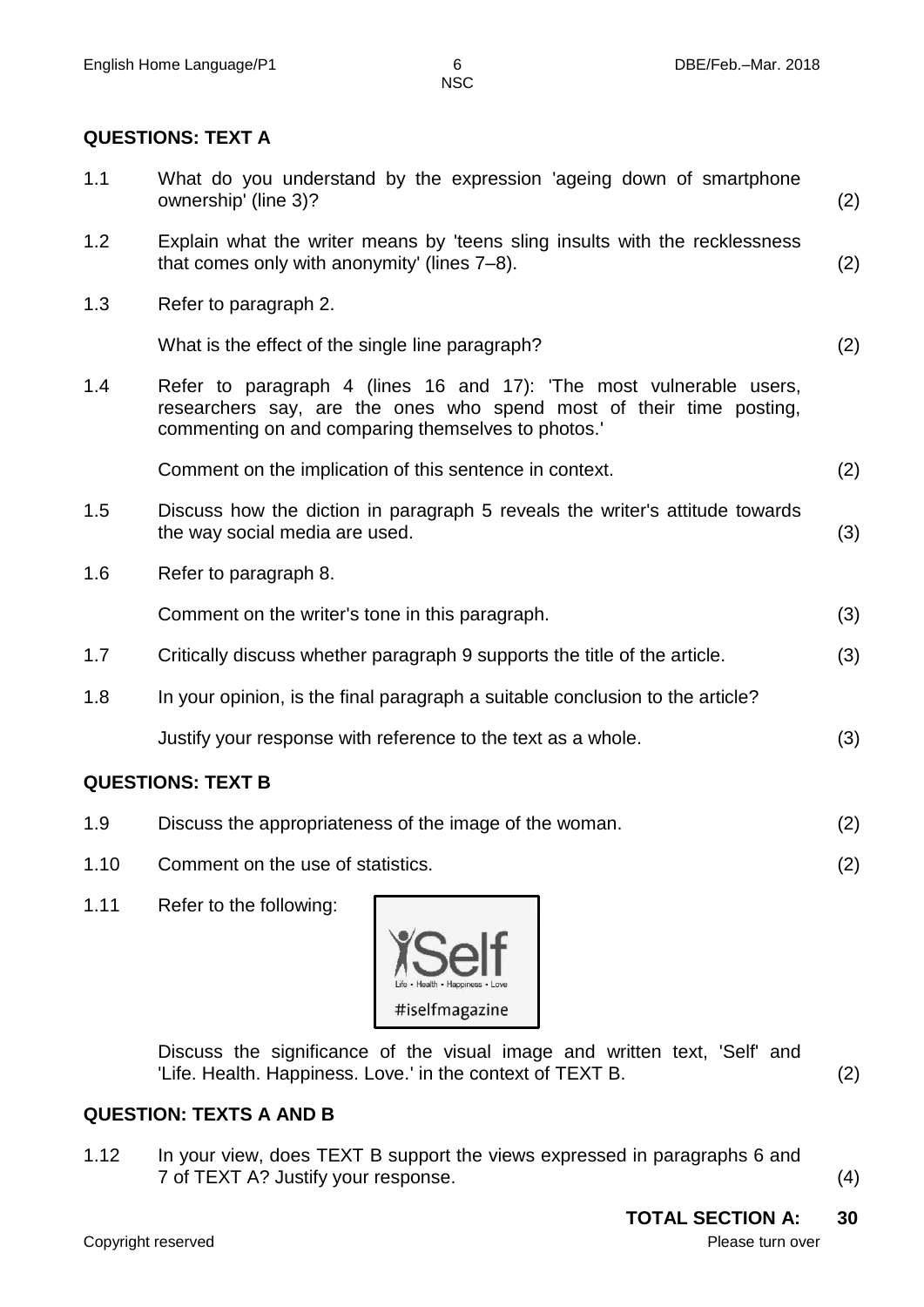#### **SECTION B: SUMMARY**

#### **QUESTION 2: SUMMARISING IN YOUR OWN WORDS**

TEXT C provides a discussion on assertive communication. Summarise, in your own words, **the aspects of constructive criticism that facilitate effective communication.**

#### **NOTE:** 1. Your summary should include SEVEN points and NOT exceed **90 words**.

- 2. You must write a fluent paragraph.
- 3. You are NOT required to include a title for the summary.
- 4. Indicate your word count at the end of your summary.

#### **TEXT C**

#### **HOW TO GIVE CONSTRUCTIVE CRITICISM**

Assertive communication and constructive criticism are important tools in building an empowered team. Laura Kennedy from Wellness says that when communicating with co-workers, clear communication faciltates understanding and solution finding.

Assertive communication is not about dominating a situation, but rather allowing for collaboration between employees. Open dialogue must be created so that all employees can participate. Businesses that do not encourage assertive communication often follow a hierarchical system which limits their growth. Everyone should be encouraged to brainstorm to find solutions. Constructive criticism guides people rather than breaking them down. It creates a platform where all possible solutions can be considered. Kennedy says it's more accurate to think of it as effective feedback. Constructive criticism allows for career development.

Kennedy says it is better to communicate with someone on a personal level first. E-mails do not have the benefit of tone and body language to guide the conversation. Without these non-verbal clues there is more chance you will be misunderstood and even run the risk of the conversation being perceived as a personal attack. To avoid one-sided dominance, go into each communication with an understanding of your goal and an open mind about how to get there. This includes understanding the context in which the communication occurs.

During the conversation be decisive rather than uncertain. If you think and talk about yourself positively it creates an impression of credibility.

When starting a conversation be careful of being accusatory. You need to talk about the behaviour that is problematic, not the person. This requires you to get into a meeting with all the facts. There is a debate over whether or not to include emotion when addressing an issue. Kennedy says it's impossible to leave it out, as emotion drives most decisions. Afterwards, draw up clear points about what was discussed and what is expected. This clarifies understanding and minimises confusion.

Clear communication paths reduce frustration, allow teams to work more effectively to reach their goals and allow for higher engagement. Conflict is reduced when there is a focus on facts.

[Adapted from S*ucceed*, October 2013]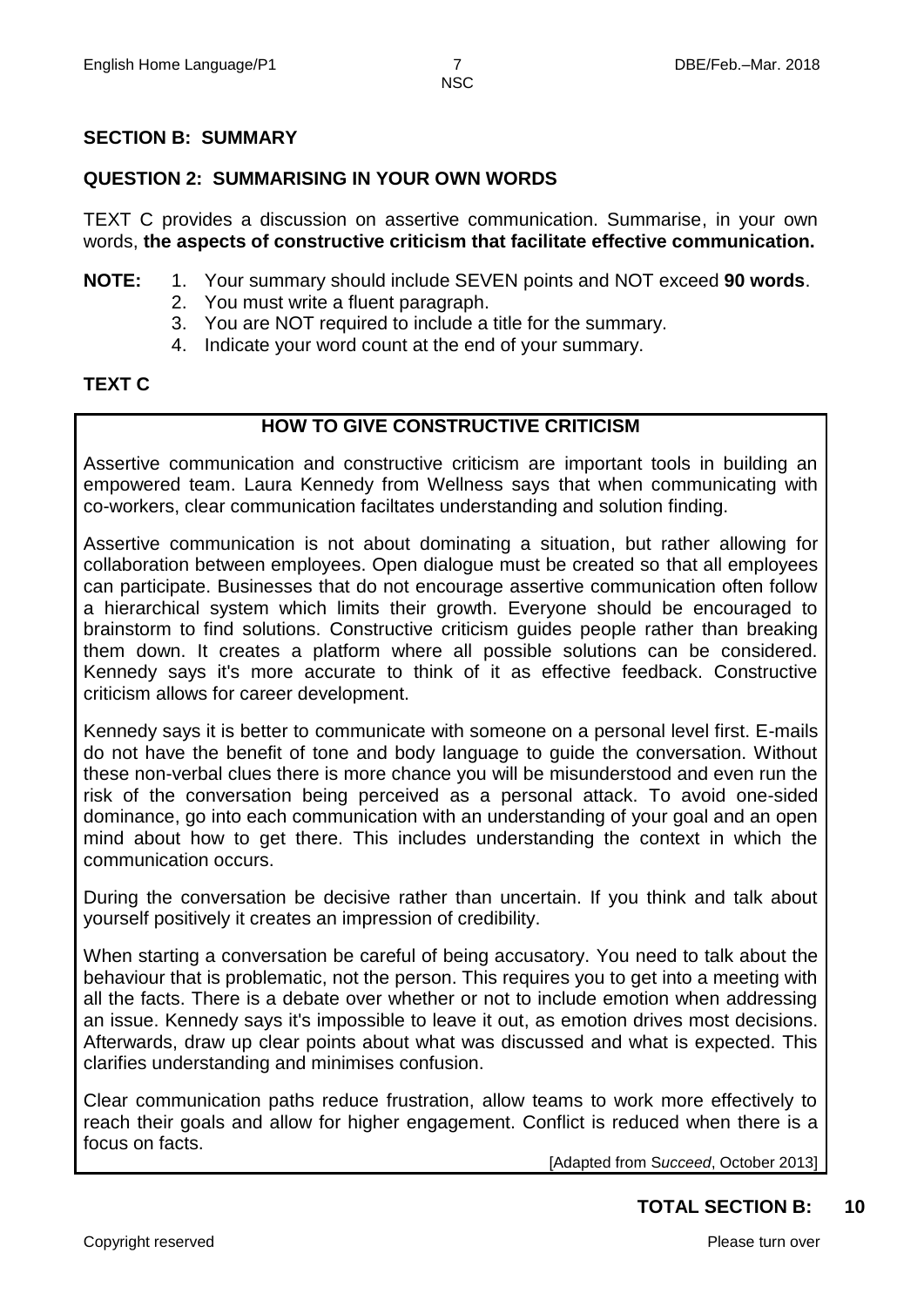#### **SECTION C: LANGUAGE STRUCTURES AND CONVENTIONS**

#### **QUESTION 3: ANALYSING ADVERTISING**

Study the advertisement (TEXT D) below and answer the set questions.

#### **TEXT D**



[Source: www.adsoftheworld.com]

#### **The text in small font reads as follows:**

Did you ever want to learn karate so badly it hurt? So you nagged and nagged and nagged till your folks finally gave in. They bought you all the kit, found a class and paid for six months of lessons, non-refundable. So you started karate. And it was awesome. For the first three lessons. Then the novelty wore off. So you told your folks that you really really more than anything in the whole wide world wanted to learn to play the guitar. Whilst other dads would have relented and bought you the guitar, your dad was our kind of guy. He made you go back to that karate class every week, kicking and screaming, till you finished all six months of lessons. And so you learnt to respect your dad for teaching you staying power, commitment and persistence. And he learnt to respect you. He had to, you became a third dan. For more information call 0860 000 654 or your financial adviser, or visit [www.allangray.co.za](http://www.allangray.co.za/)

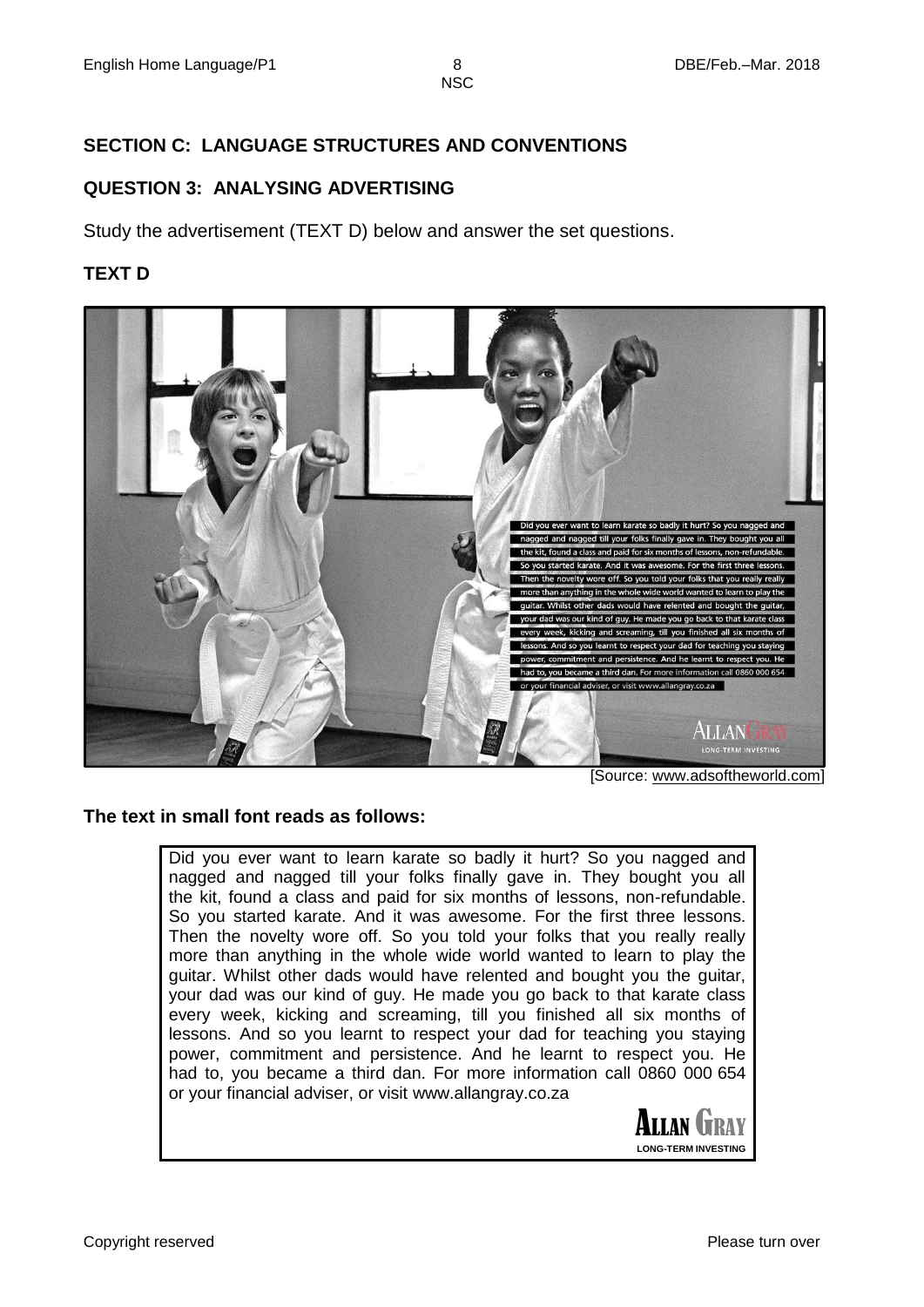#### **QUESTIONS: TEXT D**

|                  | Critically discuss any TWO styles that are intended to convince the reader.                              | (3)<br>[10] |
|------------------|----------------------------------------------------------------------------------------------------------|-------------|
| 3.4              | The advertiser uses a variety of language styles in the written text.                                    |             |
| 3.3              | Comment on the impact of the visual image in the context of the<br>advertisement.                        | (3)         |
|                  | Is this clause effective in promoting the advertised product? Substantiate<br>your answer.               | (2)         |
| 3.2 <sub>2</sub> | ' your dad was our kind of guy.'                                                                         |             |
| 3.1              | What is the purpose of the rhetorical question, 'Did you ever want to learn<br>karate so badly it hurt'? | (2)         |

Copyright reserved **Please turn over** Please turn over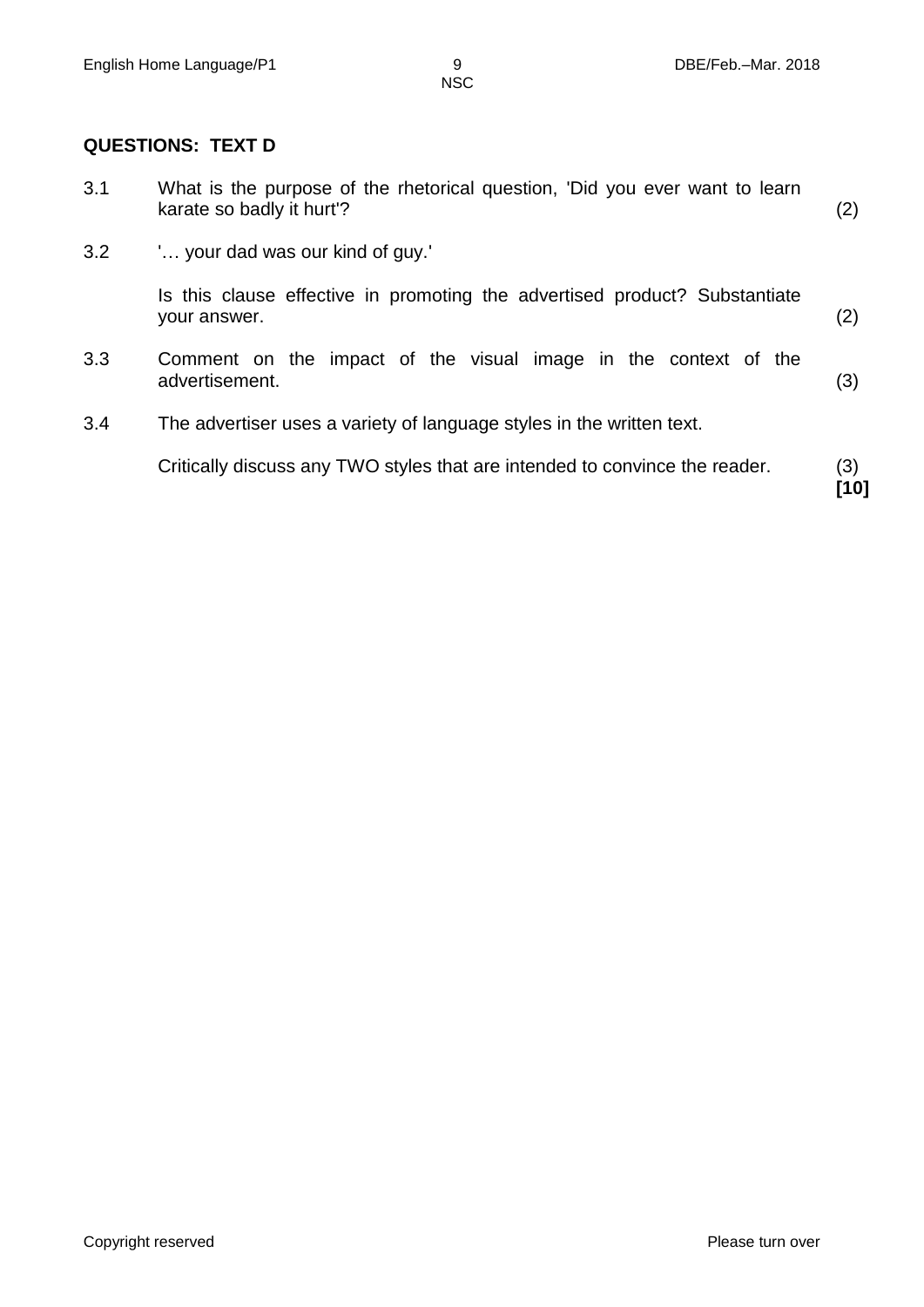#### **QUESTION 4: UNDERSTANDING OTHER ASPECTS OF THE MEDIA**

Study TEXT E below and answer the set questions.

#### **TEXT E: CARTOON**



Copyright reserved **Please turn over the Copyright reserved** Please turn over [Source: www.gocomics.com]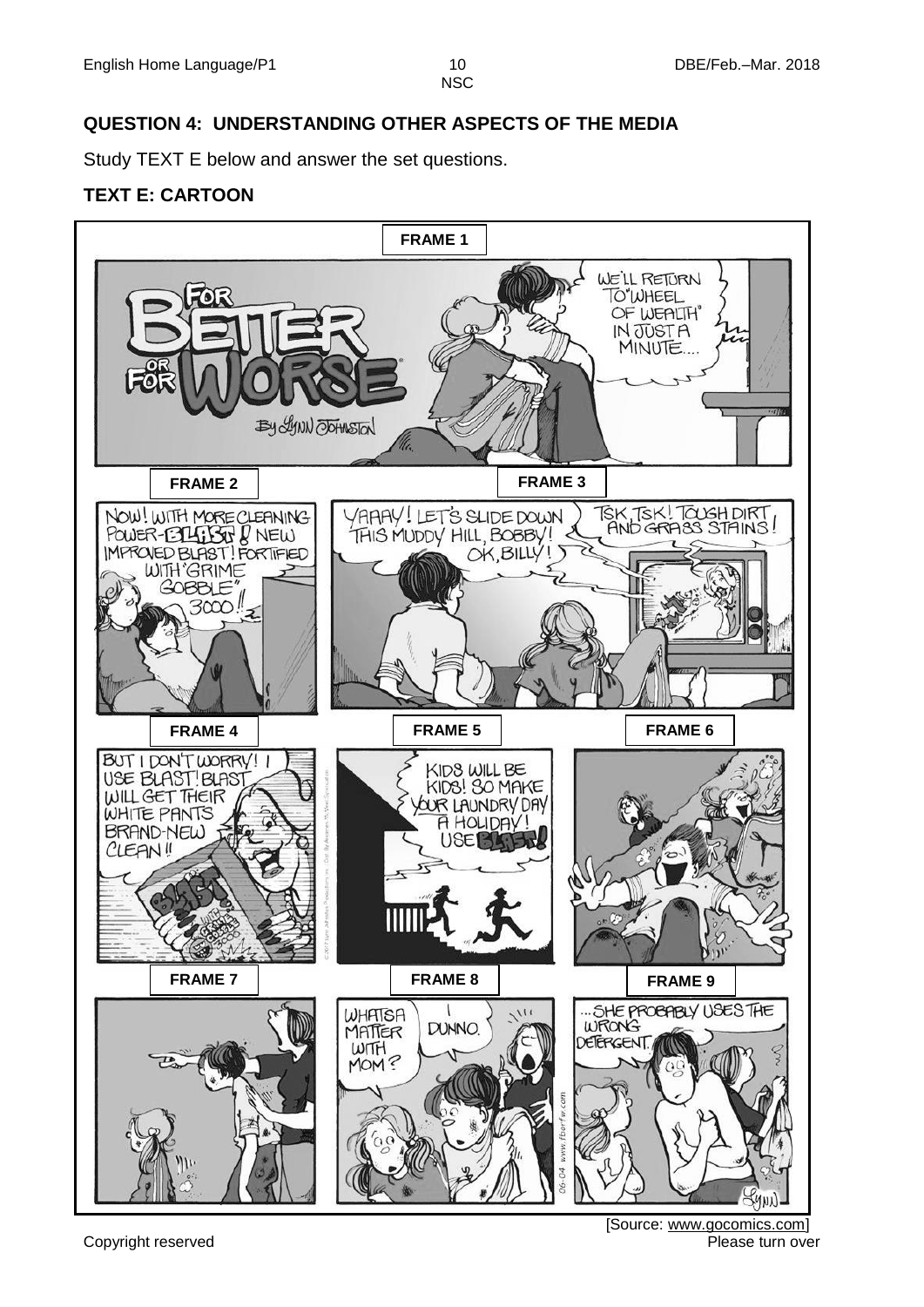#### **QUESTIONS: TEXT E**

4.1 Examine Frames 1, 2 and 3.

| 4.4 | Critically evaluate the cartoonist's use of satire.                                                        | (3) |
|-----|------------------------------------------------------------------------------------------------------------|-----|
| 4.3 | Comment on any TWO visual elements in Frame 5.                                                             | (3) |
| 4.2 | Account for the difference in the facial expressions of the woman in Frame 4<br>and the mother in Frame 6. | (2) |
|     | Give a reason for the varying positions of the boy and girl.                                               | (2) |

#### **QUESTION 5: USING LANGUAGE CORRECTLY**

Read TEXT F, which contains some deliberate errors, and answer the set questions.

#### **TEXT F**

1

2

3

| <b>BREAK TIME - BUT IS IT REALLY A HOLIDAY?</b>                                                                                                                                                                                                                                                                                   |   |
|-----------------------------------------------------------------------------------------------------------------------------------------------------------------------------------------------------------------------------------------------------------------------------------------------------------------------------------|---|
| This has felt like a very long year. I am satisfied with the old-fashioned nine to<br>five weekday. But I need a break!                                                                                                                                                                                                           |   |
| The challenge is that whenever I take a break from the saltmines, I return<br>exhausted. Holidays, that highlight of the year, is not for the faint of heart.<br>Rushing around airports, clutching heavily packed tourist schedules.<br>Well-meaning people have often advised me: 'You know what you need to<br>do? Stay home!' | 5 |
| This is even less relaxing. You either get cabin fever or one sees something<br>that needs fixing. I enjoy a visit to Builders' Warehouse as much as the next                                                                                                                                                                     |   |

guy (I know they don't use an apostrophe, like I do, but they really should.) It's just not a break. 10

4 Relaxing is the absence of a large amount of activities. Yet we are predisposed to believe that our answer should always be, 'I have such a demanding schedule!' Stop. Just stop. It's called a vacation because you need to vacate stuff and relax. Don't feel the need to do every single touristy thing on offer. Recharge your batteries, don't delete them even further. 15

[Adapted from *Longevity*, October 2015]

#### **QUESTIONS: TEXT F**

5.1 Correct the error of concord in paragraph 2. (1)

5.2 'Rushing around airports, clutching heavily packed tourist schedules.' (Line 5)

Rewrite the sentence above as a full sentence. (1)